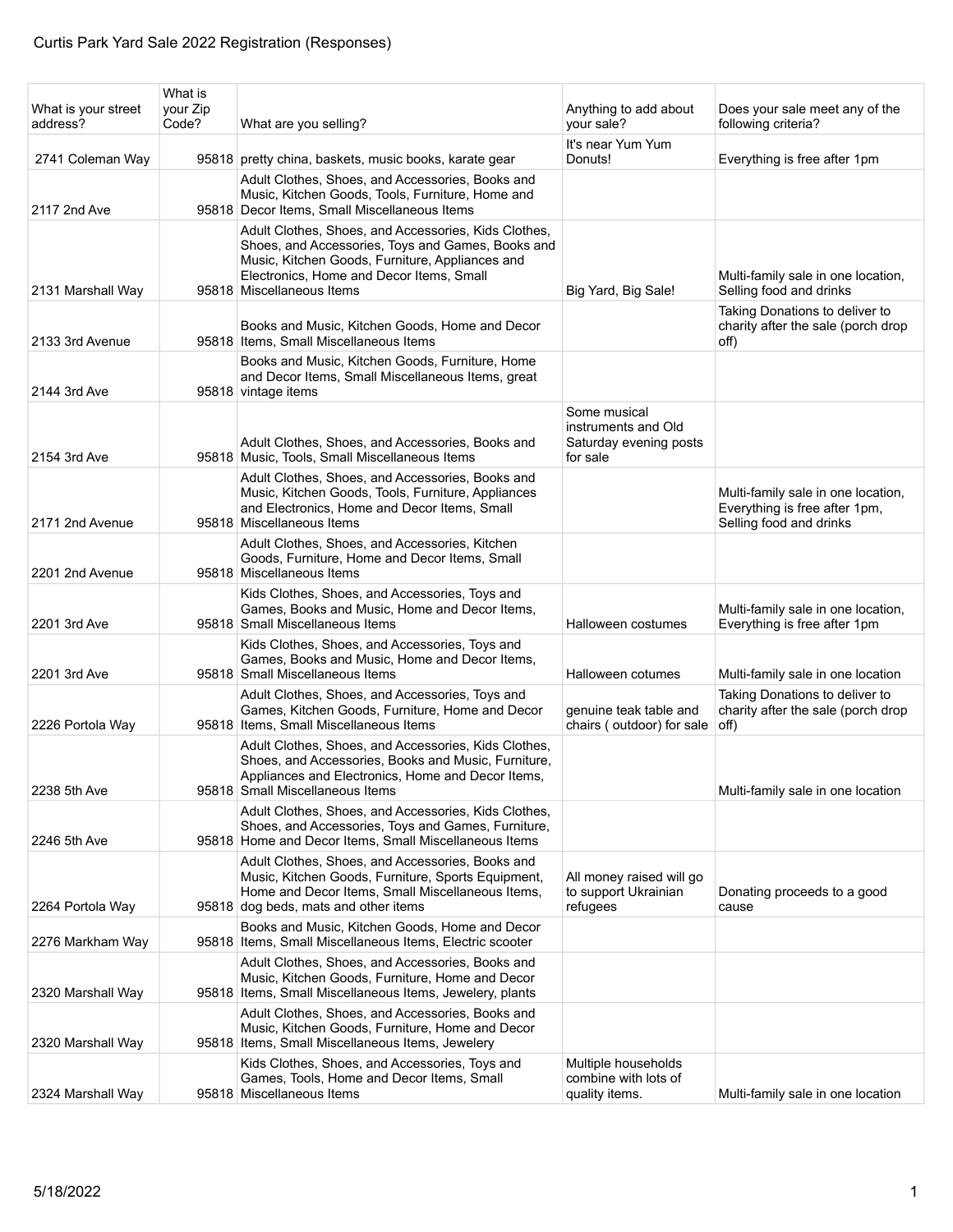| What is your street<br>address?  | What is<br>your Zip<br>Code? | What are you selling?                                                                                                                                                                                                                                   | Anything to add about<br>your sale?                                              | Does your sale meet any of the<br>following criteria?                                                         |
|----------------------------------|------------------------------|---------------------------------------------------------------------------------------------------------------------------------------------------------------------------------------------------------------------------------------------------------|----------------------------------------------------------------------------------|---------------------------------------------------------------------------------------------------------------|
| 2325 2nd Ave                     |                              | Kitchen Goods, Furniture, Sports Equipment, Small<br>Miscellaneous Items, electric grand, flute, MIDI<br>95818 controller with recording software, 4 ch. PA mixer.                                                                                      |                                                                                  |                                                                                                               |
| 2325 2nd Ave                     |                              | Books and Music, Kitchen Goods, Furniture,<br>Appliances and Electronics, Sports Equipment, Home<br>and Decor Items, Small Miscellaneous Items, Holiday<br>95818 decor, musical instruments                                                             | Quirky group of sellers,<br>surprises abound! This                               | Multi-family sale in one location,<br>Free water to be provided                                               |
|                                  |                              | Books and Music, Kitchen Goods, Furniture, Home                                                                                                                                                                                                         | is an updated post.                                                              | Multi-family sale in one location,                                                                            |
| 2332 Marshall Way                |                              | 95818 and Decor Items, Small Miscellaneous Items                                                                                                                                                                                                        |                                                                                  | Everything is free after 1pm                                                                                  |
| 2401 Coleman Way                 |                              | Toys and Games, Books and Music, Kitchen Goods,<br>Tools, Furniture, Sports Equipment, Small<br>95818 Miscellaneous Items                                                                                                                               |                                                                                  | Everything is free after 1pm,<br>Taking Donations to deliver to<br>charity after the sale (porch drop<br>off) |
| 2419 Donner Way                  |                              | Adult Clothes, Shoes, and Accessories, Books and<br>Music, Kitchen Goods, Furniture, Sports Equipment,<br>Home and Decor Items, Small Miscellaneous Items,<br>95818 Succulents, Japanese maples                                                         | Pay what you can.<br>Proceeds will be<br>donated to SCNA                         | Donating proceeds to a good<br>cause                                                                          |
| 2425 6th Avenue                  |                              | Tools, Furniture, Sports Equipment, Home and Decor<br>Items, Small Miscellaneous Items, Garden tools, also<br>screw drivers, wrenches, new kitchen faucet,<br>Magnetic spinner for a bicycle workout at home<br>95818 indoors, several Never used items | I will begin my yard sale<br>at 7 AM                                             |                                                                                                               |
| 2427 7th Ave                     |                              | Adult Clothes, Shoes, and Accessories, Toys and<br>Games, Books and Music, Kitchen Goods, Furniture,<br>95818 Sports Equipment, Small Miscellaneous Items                                                                                               | Still getting it together!                                                       |                                                                                                               |
| 2441 5th Ave.                    | 95818 Items                  | Adult Clothes, Shoes, and Accessories, Kids Clothes,<br>Shoes, and Accessories, Toys and Games, Books and<br>Music, Tools, Sports Equipment, Home and Decor                                                                                             | Vinyl records and sports<br>autographs too                                       |                                                                                                               |
| 2464 Portola Way                 |                              | Adult Clothes, Shoes, and Accessories, Toys and<br>Games, Books and Music, Home and Decor Items,<br>95818 Small Miscellaneous Items                                                                                                                     | lots of womens clothing!<br>lots of books too.                                   | Everything is free after 1pm,<br>Taking Donations to deliver to<br>charity after the sale (porch drop<br>off) |
| 2480 Portola Way                 |                              | Books and Music, Appliances and Electronics, Sports<br>Equipment, Small Miscellaneous Items, bicycle and<br>95818 kayak car racks                                                                                                                       | lots of free stuff.<br>including 40 years of<br>National Geographic<br>Magazines |                                                                                                               |
| 2500 11th Avenue                 |                              | Adult Clothes, Shoes, and Accessories, Kids Clothes,<br>Shoes, and Accessories, Toys and Games, Small<br>95818 Miscellaneous Items, Large rug                                                                                                           |                                                                                  |                                                                                                               |
| 2500 11th Avenue                 |                              | Adult Clothes, Shoes, and Accessories, Kids Clothes,<br>Shoes, and Accessories, Toys and Games, Small<br>95818 Miscellaneous Items, large rug                                                                                                           |                                                                                  |                                                                                                               |
| 2509 Donner Way                  |                              | Records, videos, DVDs, dolls, office supplies, picture<br>95818 frames,                                                                                                                                                                                 |                                                                                  |                                                                                                               |
| 2509 Donner Way                  |                              | Books and Music, Home and Decor Items, Small<br>Miscellaneous Items, records, videos, office supplies<br>95818 picture frames, etc.                                                                                                                     |                                                                                  | self sale                                                                                                     |
| 2511 5th Ave                     |                              | Adult Clothes, Shoes, and Accessories, Kids Clothes,<br>Shoes, and Accessories, Kitchen Goods, Home and<br>95818 Decor Items, Small Miscellaneous Items                                                                                                 |                                                                                  | Multi-family sale in one location                                                                             |
| 2514<br><b>MONTGOMERY</b><br>WAY |                              | Adult Clothes, Shoes, and Accessories, Toys and<br>Games, Books and Music, Tools, Furniture, Home and<br>Decor Items, Small Miscellaneous Items, Sports<br>95818 Memorabilia                                                                            |                                                                                  |                                                                                                               |
| 2520 5th Avenue                  |                              | Books and Music, Furniture, Small Miscellaneous<br>Items, Misc. Collectibles, Antique Trunk, Dresser w/<br>95818 36" Round Mirror                                                                                                                       |                                                                                  |                                                                                                               |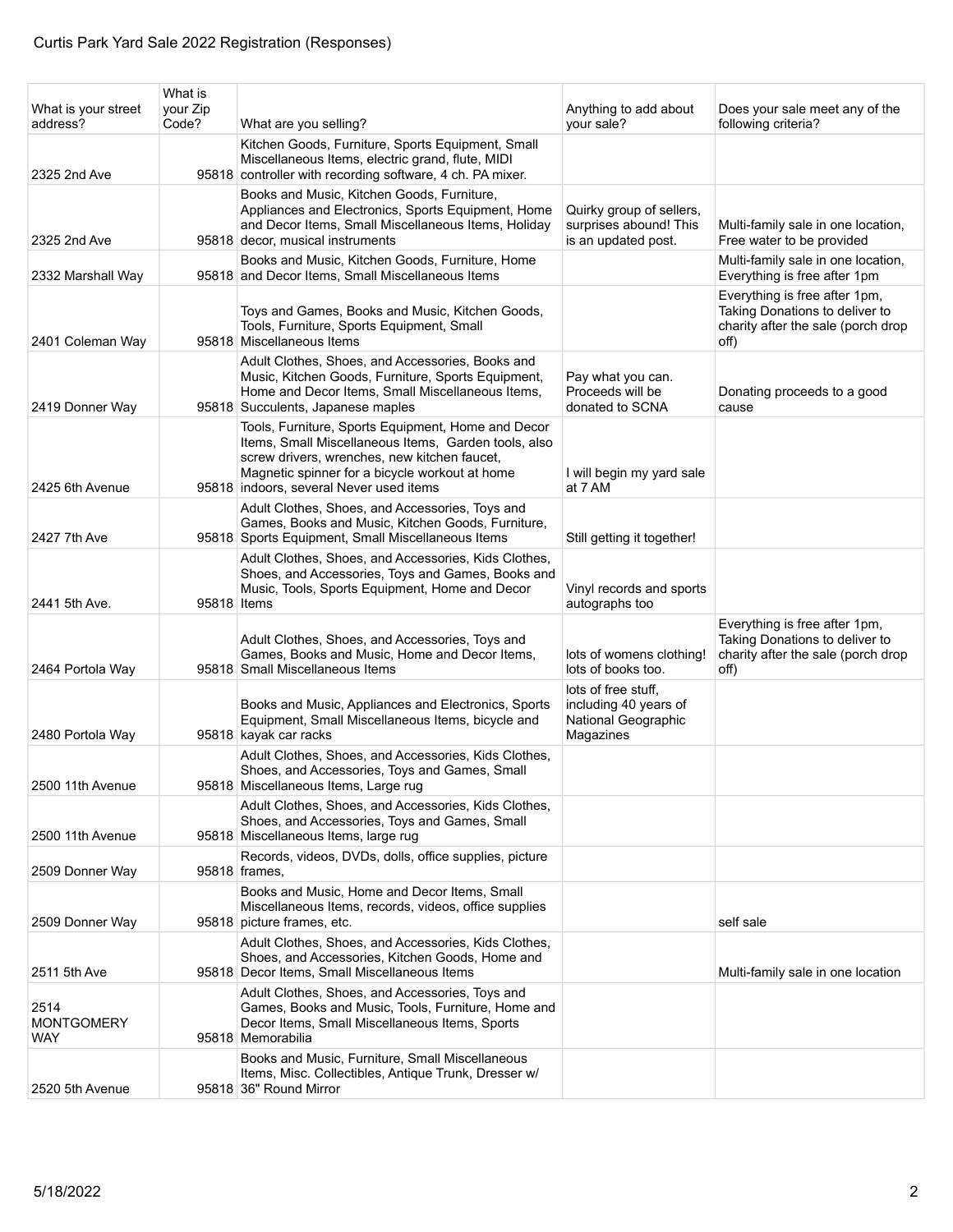| What is your street<br>address?                                        | What is<br>your Zip<br>Code? | What are you selling?                                                                                                                                                                                                                                      | Anything to add about<br>your sale?                       | Does your sale meet any of the<br>following criteria?                                                                                                                        |
|------------------------------------------------------------------------|------------------------------|------------------------------------------------------------------------------------------------------------------------------------------------------------------------------------------------------------------------------------------------------------|-----------------------------------------------------------|------------------------------------------------------------------------------------------------------------------------------------------------------------------------------|
| 2527 Donner Way                                                        |                              | Adult Clothes, Shoes, and Accessories, Kids Clothes,<br>Shoes, and Accessories, Toys and Games, Furniture,<br>Sports Equipment, Home and Decor Items, Small<br>95818 Miscellaneous Items                                                                   |                                                           | Multi-family sale in one location,<br>Everything is free after 1pm,<br>Selling food and drinks, Taking<br>Donations to deliver to charity<br>after the sale (porch drop off) |
| 2536 27th Street                                                       |                              | Adult Clothes, Shoes, and Accessories, Books and<br>Music, Kitchen Goods, Furniture, Home and Decor<br>95818 Items, Small Miscellaneous Items                                                                                                              | Double-family, large<br>furniture!!                       | Multi-family sale in one location                                                                                                                                            |
| 2540 Donner Way                                                        |                              | Adult Clothes, Shoes, and Accessories, Toys and<br>Games, Books and Music, Kitchen Goods, Tools,<br>Furniture, Appliances and Electronics, Sports<br>Equipment, Home and Decor Items, Small<br>95818 Miscellaneous Items                                   |                                                           |                                                                                                                                                                              |
| 2541 Curtis Way                                                        |                              | Toys and Games, Books and Music, Kitchen Goods,<br>Furniture, Appliances and Electronics, Sports<br>Equipment, Home and Decor Items, Small<br>95818 Miscellaneous Items                                                                                    |                                                           |                                                                                                                                                                              |
| 2549 6th Avenue on<br>corner of West Curtis<br>Drive and 6th<br>Avenue |                              | Adult Clothes, Shoes, and Accessories, Kitchen<br>Goods, Furniture, Appliances and Electronics, vintage<br>(antique) kitchen goods, antique suitcases, from<br>95818 Gunther's                                                                             | Ice Cream maker from<br>Gunther's, antique fish<br>scales |                                                                                                                                                                              |
| 2600 Portola Way                                                       |                              | Adult Clothes, Shoes, and Accessories, Kids Clothes,<br>Shoes, and Accessories, Toys and Games, Books and<br>Music, Kitchen Goods, Tools, Furniture, Appliances<br>and Electronics, Home and Decor Items, Small<br>95818 Miscellaneous Items, collectibles | Lots to see and lots to<br>sell! See ya soon!             | Multi-family sale in one location                                                                                                                                            |
| 2617 Castro Way                                                        |                              | Adult Clothes, Shoes, and Accessories, Kids Clothes,<br>Shoes, and Accessories, Toys and Games, Books and<br>95818 Music, Home and Decor Items                                                                                                             |                                                           | Donating proceeds to a good<br>cause, Everything is free after<br>1pm, Taking Donations to deliver<br>to charity after the sale (porch<br>drop off)                          |
| 2624 3rd avenue                                                        | 95818 Items                  | Books and Music, Kitchen Goods, Furniture,<br>Appliances and Electronics, Small Miscellaneous                                                                                                                                                              |                                                           |                                                                                                                                                                              |
| 2647 donner way                                                        |                              | Adult Clothes, Shoes, and Accessories, Books and<br>Music, Kitchen Goods, Home and Decor Items, Small<br>95818 Miscellaneous Items                                                                                                                         |                                                           |                                                                                                                                                                              |
| 2647 donner way                                                        |                              | Adult Clothes, Shoes, and Accessories, Books and<br>Music, Kitchen Goods, Home and Decor Items, Small<br>95818 Miscellaneous Items                                                                                                                         |                                                           |                                                                                                                                                                              |
| 2648 4th Ave.<br>Corner house garage<br>on 27th                        |                              | Adult Clothes, Shoes, and Accessories, Books and<br>Music, Kitchen Goods, Small Miscellaneous Items,<br>95818 Teacher related materials.                                                                                                                   | Don't come before 8:00<br>am                              | All items sold to pay for my two<br>dogs vet bills, over \$7,000.                                                                                                            |
| 2673 7th Ave                                                           |                              | Adult Clothes, Shoes, and Accessories, Kitchen<br>Goods, Furniture, Appliances and Electronics, Home<br>95818 and Decor Items, Small Miscellaneous Items, Bedding                                                                                          |                                                           | Multi-family sale in one location,<br>Everything is free after 1pm                                                                                                           |
| 2706 Coleman Way                                                       |                              | Kitchen Goods, Tools, Furniture, Home and Decor<br>Items, Small Miscellaneous Items, office furniture and<br>95818 supplies                                                                                                                                |                                                           | Everything is free after 1pm                                                                                                                                                 |
| 2708 Portola way                                                       |                              | Adult Clothes, Shoes, and Accessories, Kitchen<br>Goods, Furniture, Home and Decor Items, Small<br>Miscellaneous Items, 2 mid century homecrest<br>95818 recliners                                                                                         |                                                           | Multi-family sale in one location                                                                                                                                            |
| 2717 7th Avenue                                                        |                              | Adult Clothes, Shoes, and Accessories, Kids Clothes,<br>Shoes, and Accessories, Toys and Games, Books and<br>Music, Furniture, Appliances and Electronics, Small<br>95818 Miscellaneous Items                                                              |                                                           |                                                                                                                                                                              |
| 2720 PORTOLA<br>WAY                                                    | 95818 skis                   | Furniture, Sports Equipment, Home and Decor Items,<br>Small Miscellaneous Items, Records, slide projector                                                                                                                                                  |                                                           |                                                                                                                                                                              |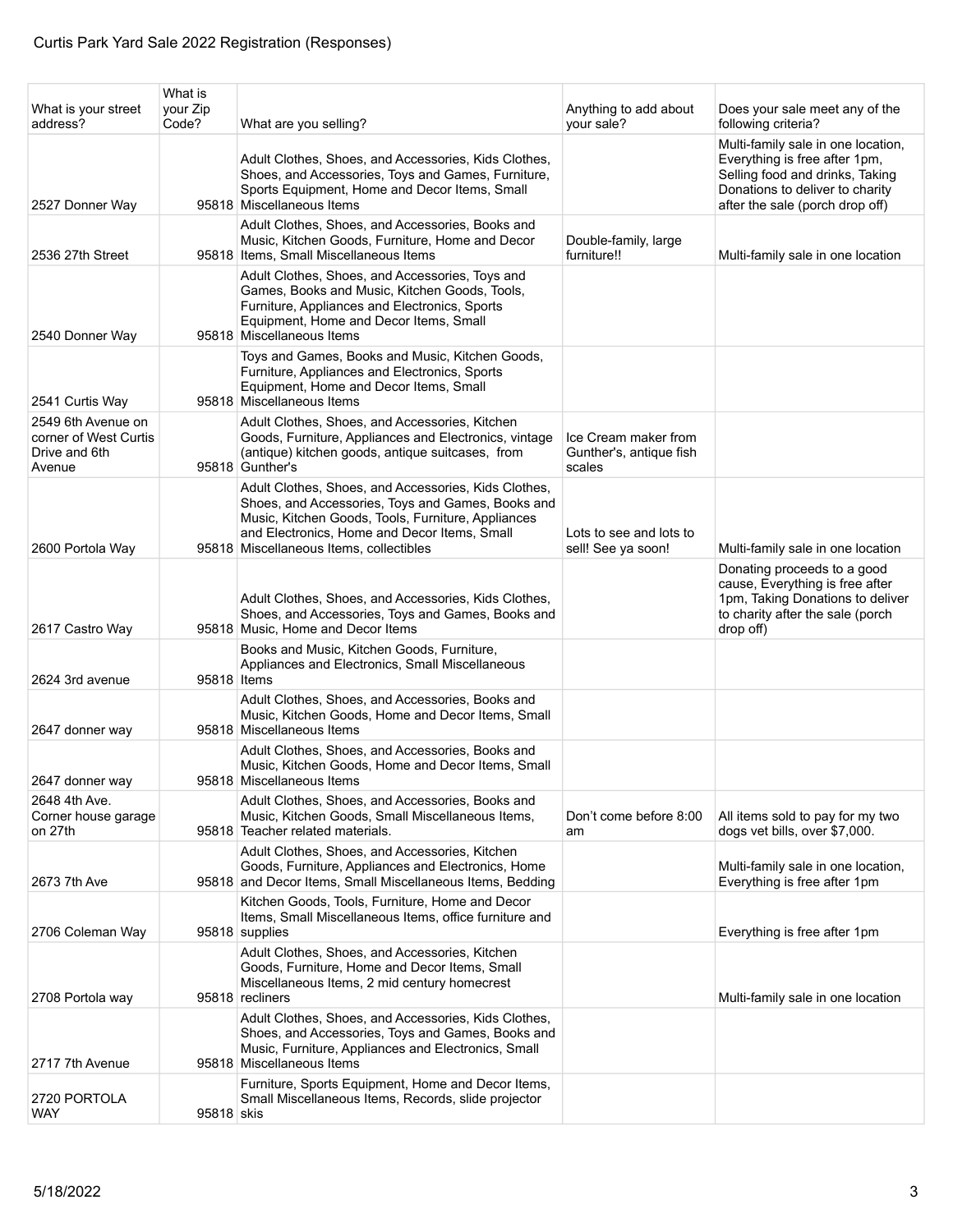| What is your street<br>address?               | What is<br>your Zip<br>Code? | What are you selling?                                                                                                                                                                                                                                                 | Anything to add about<br>your sale?                                                                                                                            | Does your sale meet any of the<br>following criteria?                                                                                |
|-----------------------------------------------|------------------------------|-----------------------------------------------------------------------------------------------------------------------------------------------------------------------------------------------------------------------------------------------------------------------|----------------------------------------------------------------------------------------------------------------------------------------------------------------|--------------------------------------------------------------------------------------------------------------------------------------|
| 2736 Curtis Way                               | 95818 Tools                  |                                                                                                                                                                                                                                                                       | Motorized woodworking<br>equipment: Delta 28-560<br>band saw, Dewalt<br>DW735 planer and<br>mobile base, Dewalt<br>DW716 miter saw and<br>DW723 stand, other). |                                                                                                                                      |
| 2740 9th Avenue                               |                              | 95818 Kids Clothes, Shoes, and Accessories                                                                                                                                                                                                                            |                                                                                                                                                                |                                                                                                                                      |
| 2745 Curtis Way                               |                              | Adult Clothes, Shoes, and Accessories, Kitchen<br>Goods, Furniture, Appliances and Electronics, Small<br>95818 Miscellaneous Items                                                                                                                                    |                                                                                                                                                                | Multi-family sale in one location                                                                                                    |
| 2751 9th Ave                                  |                              | Adult Clothes, Shoes, and Accessories, Kids Clothes,<br>Shoes, and Accessories, Toys and Games, Books and<br>Music, Kitchen Goods, Tools, Home and Decor Items,<br>95818 Small Miscellaneous Items                                                                    | <b>Bret Harte Elementary</b><br>School PTA - Multi-<br>family sale supporting<br>our students' education                                                       | Multi-family sale in one location,<br>Donating proceeds to a good<br>cause, Everything is free after<br>1pm, Selling food and drinks |
| 2755 6th Ave                                  |                              | Adult Clothes, Shoes, and Accessories, Books and<br>Music, Kitchen Goods, Appliances and Electronics,<br>95818 Home and Decor Items, Small Miscellaneous Items                                                                                                        |                                                                                                                                                                |                                                                                                                                      |
| 2756 9th Avenue                               |                              | Adult Clothes, Shoes, and Accessories, Kids Clothes,<br>Shoes, and Accessories, Toys and Games, Books and<br>Music, Kitchen Goods, Furniture, Appliances and<br>Electronics, Home and Decor Items, Small<br>95818 Miscellaneous Items                                 |                                                                                                                                                                | Multi-family sale in one location,<br>Donating proceeds to a good<br>cause                                                           |
| 2757 Coleman Way                              |                              | Toys and Games, Books and Music, Kitchen Goods,<br>Home and Decor Items, Small Miscellaneous Items,<br>95818 Men's Bicycle - Doll crib and stroller -                                                                                                                 |                                                                                                                                                                |                                                                                                                                      |
| 2757 Coleman Way                              |                              | Adult Clothes, Shoes, and Accessories, Toys and<br>Games, Books and Music, Kitchen Goods, men's<br>95818 bicycle                                                                                                                                                      | Maybe antiques                                                                                                                                                 |                                                                                                                                      |
| 2757 curtis way                               | 95818 Items                  | Books and Music, Kitchen Goods, Home and Decor                                                                                                                                                                                                                        |                                                                                                                                                                |                                                                                                                                      |
| 2759 Donner Way                               |                              | Adult Clothes, Shoes, and Accessories, Books and<br>Music, Kitchen Goods, Sports Equipment, Home and<br>Decor Items, Small Miscellaneous Items, Curtis Park<br>95818 Honey "Heritage Honey"                                                                           |                                                                                                                                                                |                                                                                                                                      |
| 2760 5th Ave                                  |                              | Adult Clothes, Shoes, and Accessories, Kitchen<br>Goods, Furniture, Home and Decor Items, Small<br>95818 Miscellaneous Items                                                                                                                                          |                                                                                                                                                                | Multi-family sale in one location                                                                                                    |
| 2775 21st Street                              |                              | Adult Clothes, Shoes, and Accessories, Furniture,<br>95818 Small Miscellaneous Items, bikes                                                                                                                                                                           |                                                                                                                                                                | Multi-family sale in one location                                                                                                    |
| 2801 Castro way                               | 95818 Items                  | Adult Clothes, Shoes, and Accessories, Kids Clothes,<br>Shoes, and Accessories, Toys and Games, Books and<br>Music, Kitchen Goods, Tools, Appliances and<br>Electronics, Sports Equipment, Home and Decor                                                             | Kid toys, sports<br>equipment, home decor,<br>adult and children<br>clothing/shoes, books,<br>and more!                                                        |                                                                                                                                      |
|                                               |                              | Kitchen Goods, Furniture, Sports Equipment, Home<br>and Decor Items, Small Miscellaneous Items, garden                                                                                                                                                                |                                                                                                                                                                |                                                                                                                                      |
| 2831 3RD AVE<br>2840 3rd Ave                  |                              | 95818 items, vintage 30s-40s<br>Adult Clothes, Shoes, and Accessories, Kids Clothes,<br>Shoes, and Accessories, Toys and Games, Books and<br>Music, Kitchen Goods, Furniture, Appliances and<br>Electronics, Home and Decor Items, Small<br>95818 Miscellaneous Items |                                                                                                                                                                | Everything is free after 1pm                                                                                                         |
| 2891 Castro Way                               |                              | Adult Clothes, Shoes, and Accessories, Books and<br>Music, Kitchen Goods, Tools, Furniture, Appliances<br>and Electronics, Sports Equipment, Home and Decor<br>95818 Items, Small Miscellaneous Items                                                                 |                                                                                                                                                                | Multi-family sale in one location                                                                                                    |
| 2901 Highland Ave.<br>Sacramento, CA<br>95818 |                              | Kids Clothes, Shoes, and Accessories, Baby stuff:<br>95818 adorable clothes, swings, and new baby essentials.                                                                                                                                                         |                                                                                                                                                                |                                                                                                                                      |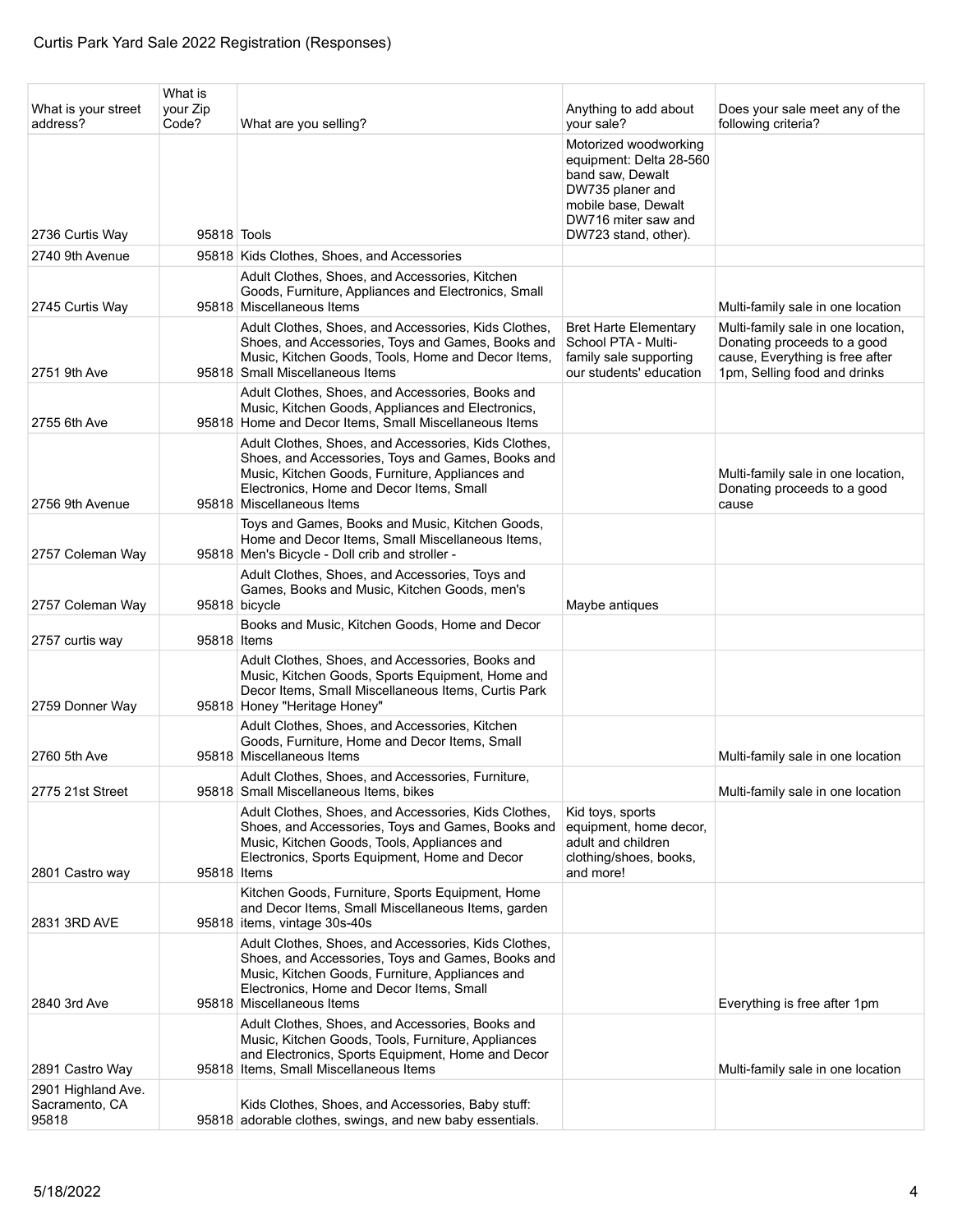| What is your street<br>address?        | What is<br>your Zip<br>Code? | What are you selling?                                                                                                                                                                                                     | Anything to add about<br>your sale?                                                                                                                                                                                                                                                                                      | Does your sale meet any of the<br>following criteria?                        |
|----------------------------------------|------------------------------|---------------------------------------------------------------------------------------------------------------------------------------------------------------------------------------------------------------------------|--------------------------------------------------------------------------------------------------------------------------------------------------------------------------------------------------------------------------------------------------------------------------------------------------------------------------|------------------------------------------------------------------------------|
| 2908 24th Street                       |                              | 95818 Furniture, Home and Decor Items                                                                                                                                                                                     | Recently downsized and<br>need to find homes for<br>some lovely antiques<br>and artwork.                                                                                                                                                                                                                                 |                                                                              |
|                                        |                              | Adult Clothes, Shoes, and Accessories, Books and<br>Music, Kitchen Goods, Tools, Furniture, Home and                                                                                                                      |                                                                                                                                                                                                                                                                                                                          |                                                                              |
| 2912 Highland Ave                      |                              | 95818 Decor Items, Small Miscellaneous Items<br>Adult Clothes, Shoes, and Accessories, Books and<br>Music, Kitchen Goods, Tools, Home and Decor Items,<br>Small Miscellaneous Items, Fabulous designer                    |                                                                                                                                                                                                                                                                                                                          |                                                                              |
| 2912 Highland Ave<br>2912 Highland Ave |                              | 95818 yardage samples<br>Adult Clothes, Shoes, and Accessories, Books and<br>Music, Kitchen Goods, Tools, Home and Decor Items,<br>HIGH FASHION FABRICS, Large Hydrangea plant in<br>95818 Beautiful blue Ceramic pot     | <b>Hawaiian Shirts</b><br>Men/Women s/med<br>Polo, Tommy Bahama,<br>Caribbean Joe                                                                                                                                                                                                                                        |                                                                              |
| 2915 Highland<br>Avenue                |                              | Adult Clothes, Shoes, and Accessories, Books and<br>Music, Kitchen Goods, Appliances and Electronics,<br>Home and Decor Items, Small Miscellaneous Items,<br>95818 Vintage collectables, Bauer, Fiestaware, etc. pottery. | Quality/designer label<br>women's clothing. Misc.<br>vintage<br>collectables/antiques.<br>Design brands home<br>decor items (West Elm.<br>Crate & Barrel, Pottery<br>Barn, ZGallerie, etc.).<br>Antique Mission chair<br>and hall-tree. Bauer,<br>Fiestaware, etc. pottery.<br>Sheepskin rug, art<br>booksand lots more! | Multi-family sale in one location                                            |
| 2916 26th Street                       |                              | Adult Clothes, Shoes, and Accessories, Books and<br>Music, Kitchen Goods, Tools, Appliances and<br>Electronics, Home and Decor Items, Small<br>95818 Miscellaneous Items, maternity clothes                               |                                                                                                                                                                                                                                                                                                                          | Multi-family sale in one location                                            |
| 2917 23rd street                       |                              | Adult Clothes, Shoes, and Accessories, Books and<br>Music, Furniture, Home and Decor Items, Small<br>Miscellaneous Items, Purses, good quality athletic<br>95818 shoes, mens golf shoes, golf clothes                     | In garage on Moo alley<br>just south of 4th avenue-<br>follow pink signs please<br>don't park in alley                                                                                                                                                                                                                   |                                                                              |
| 2920 26th Street                       |                              | Adult Clothes, Shoes, and Accessories, Books and<br>Music, Kitchen Goods, Tools, Appliances and<br>Electronics, Home and Decor Items, Small<br>95818 Miscellaneous Items, Lps, 45s, 8tracks, cassette tapes no            |                                                                                                                                                                                                                                                                                                                          |                                                                              |
| 2928 26th Street                       |                              | Adult Clothes, Shoes, and Accessories, Home and<br>95818 Decor Items, Small Miscellaneous Items                                                                                                                           |                                                                                                                                                                                                                                                                                                                          | Multi-family sale in one location                                            |
| 2939 Highland Ave                      | 95818 Items                  | Adult Clothes, Shoes, and Accessories, Books and<br>Music, Tools, Sports Equipment, Home and Decor                                                                                                                        | Men's clothing generally<br>in medium to large size.<br>33-34 waist.                                                                                                                                                                                                                                                     |                                                                              |
| 2942 25th St.                          |                              | Adult Clothes, Shoes, and Accessories, Toys and<br>Games, Books and Music, Kitchen Goods, Appliances<br>and Electronics, Home and Decor Items, Small<br>95818 Miscellaneous Items, Vintage clothes & old stuff            | We will last longer than<br>1pm                                                                                                                                                                                                                                                                                          | Taking Donations to deliver to<br>charity after the sale (porch drop<br>off) |
| 3027 25th St                           |                              | Small Miscellaneous Items, Plants, succulents, crafts,<br>95818 sewing                                                                                                                                                    | Fundraiser benefitting<br>Breathe California and<br>the World Central<br>Kitchen                                                                                                                                                                                                                                         | Donating proceeds to a good<br>cause                                         |
| 3027 25th Street                       |                              | Adult Clothes, Shoes, and Accessories, Kitchen<br>Goods, Tools, Home and Decor Items, Small<br>95818 Miscellaneous Items                                                                                                  | Jewelry, plants                                                                                                                                                                                                                                                                                                          | Donating proceeds to a good<br>cause                                         |
| 3047 Franklin<br><b>Boulevard</b>      |                              | Books and Music, Furniture, Appliances and<br>Electronics, Sports Equipment, Small Miscellaneous<br>95818 Items, A few misc free items                                                                                    | Selling a vintage 30"<br>wide Wedgewood stove                                                                                                                                                                                                                                                                            |                                                                              |